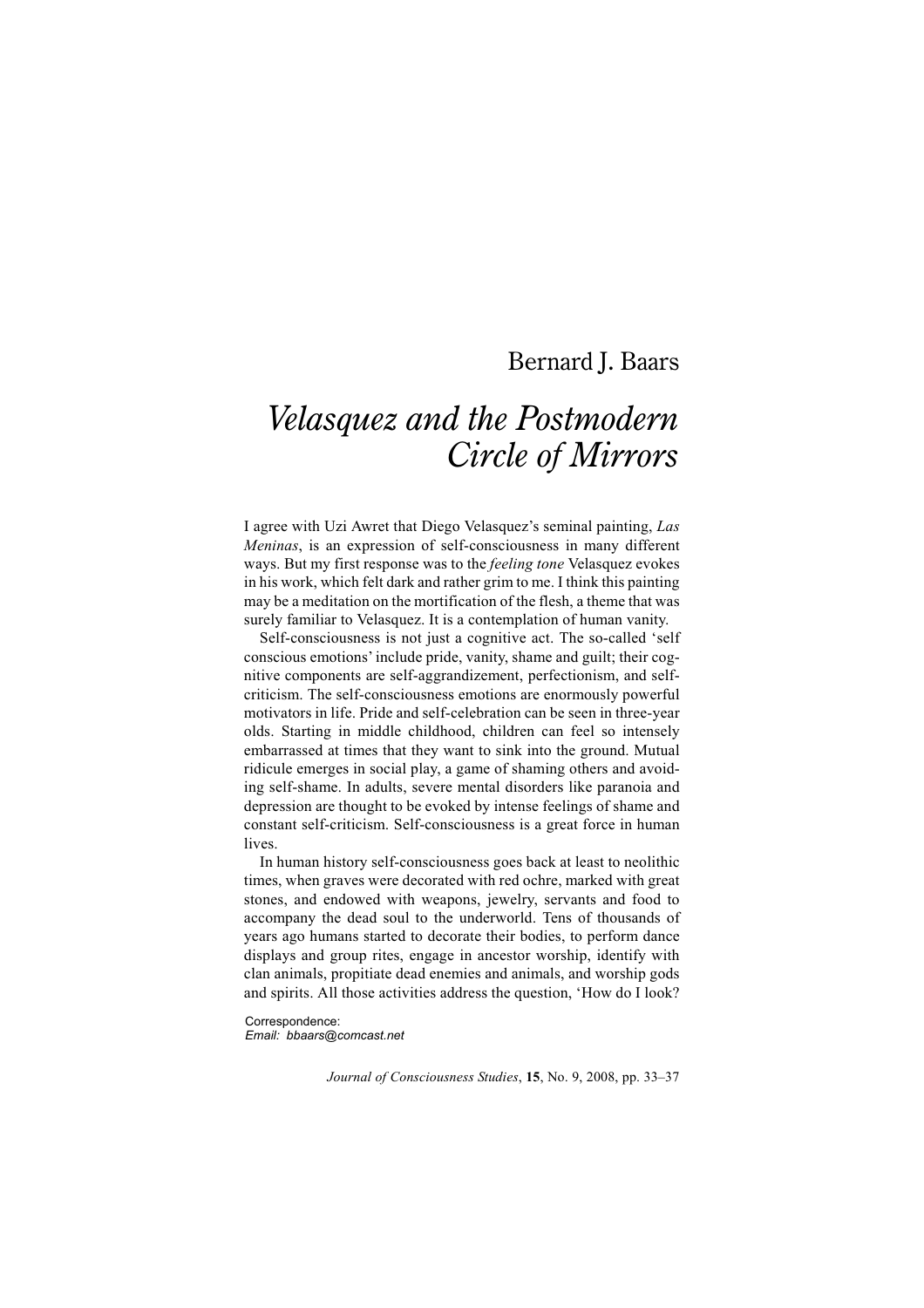34 B.J. BAARS

What do they think of me? Will the gods who are seeing us now give us luck in tomorrow's hunt? Will they punish my breach of some taboo?' Those are intensely self-conscious questions.

Curiously, it is postmodernism that has an endless obsession with the observing self. The very word '*post*-modernism' is a proclamation to the world that the 'modern' era is no longer legitimate: there is a 'crisis of modernity'. Now this is a rather self-serving 'crisis', since it enables postmodernism to march on to the centre stage. Thus there is a lot of self-obsession in the very act of proclaiming postmodernism. At the centre of the circle of mirrors is the ego of the PoMo observer, entranced by in his or her own reflections. It is the demigod Narcissus hypnotized by an infinite regress of self-images.

Postmodernism seems rather vain. Other cultures are much more pessimistic in their self-concious thoughts. The Biblical wisdom literature says, 'Vanity of vanities / All is vanity.' Iconic representations are prohibited in Judaism and Islam precisely to avoid the temptation of self-glorification. Such a pessimistic and self-critical view of the self is also in tune with Graeco-Roman Stoicism and with traditional Christianity. Buddhism begins pessimistically with the reality of pervasive suffering and degradation in human life. The Jews, according to tradition, smashed all their musical instruments after the destruction of the Second Temple, and thereafter only allowed one singer to lead the liturgy. It was a devastating act of self-abnegation, a symbolic destruction of pride.

So human cultures, including postmodernism itself, all seem to bring out certain self-conscious emotions, ranging from vanity to profound self-abnegation. A cynic might say that all human cultures try to answer the plaintive question, 'Well, what about *me*?' A technological civilization provides all the necessities in life except for personal significance: no wonder postmodernism is obsessed with itself.

## *The Maids of Honour*

*Las Meninas* gives us an interesting mix of pride and humility. The maids of honour surround the Infanta Margarita in the brightly lit front of the painting. But the Infanta herself glances to the side, as if looking in a mirror and wondering, 'Do I look pretty?' The only human being in the painting who does not seem to be posed in a self-conscious way is the little girl running into the scene from the right, apparently pushing the dog with her foot. She is the only spontaneous, un-self-conscious character in a royal culture of pride and show.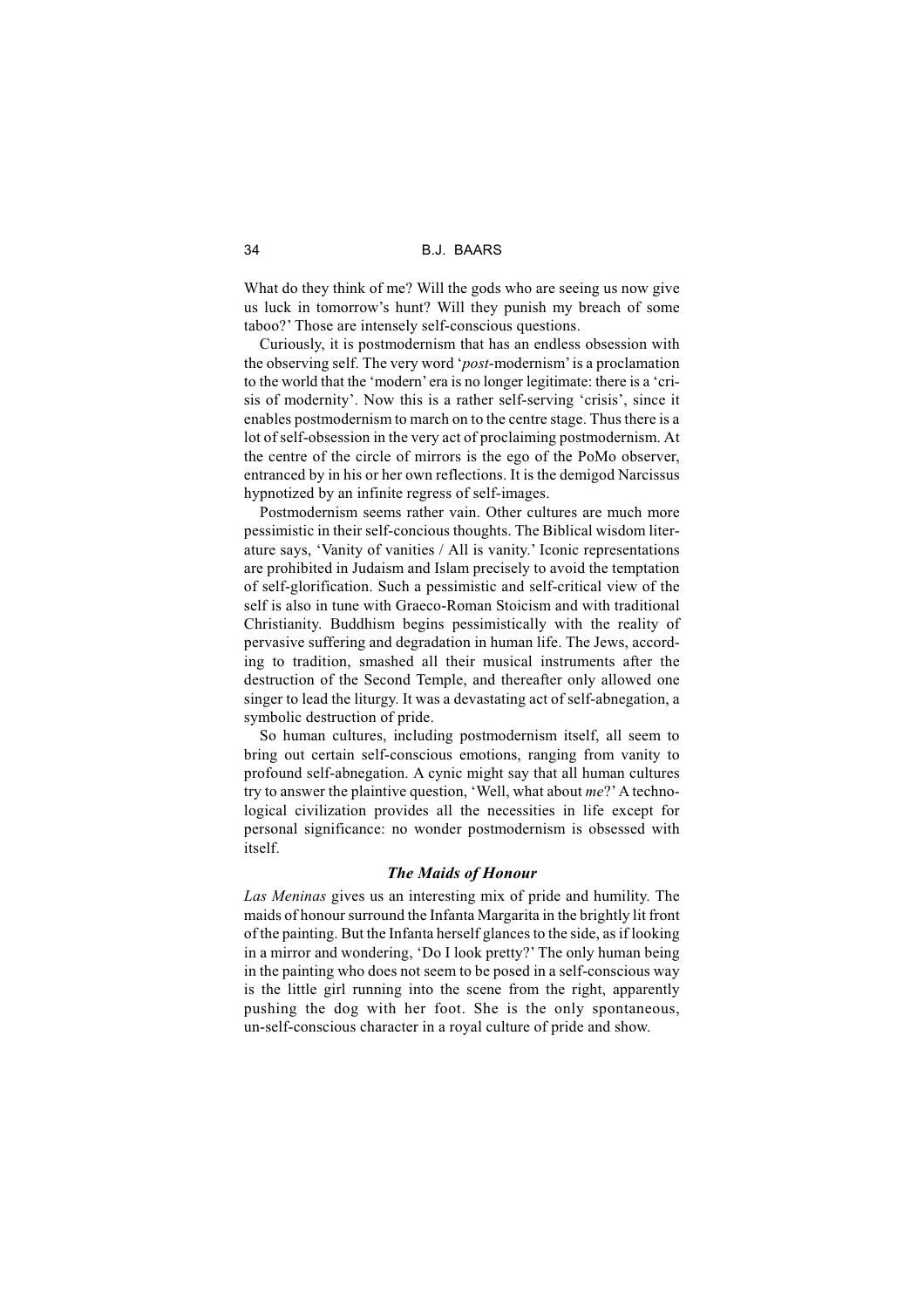The give-away for me is the depiction of Velasquez himself, very much the tall, handsome, and saturnine Hispanic grandee, looking at the Infanta. Toward the rear wall of the painting, Velasquez' figure is echoed by another brightly lit black-clad watcher, outside the door of the family room. Velasquez and the mysterious outsider, dressed identically, hold the centre of the painting between them, like two bookends.

*Las Meninas* evokes Rembrandt's famous series of self-portraits, beginning with his first mirror painting as a young man, shamelessly revealing his enthusiastic self-love. '*Dude, you are cute*!' we can imagine him murmuring to himself. Near the end of his life, Rembrandt's last self-portrait shows an elderly man who seems still to be mourning the loss of his beloved wife Saskia: 'Sans teeth, sans eyes, sans taste, sans everything', as Shakespeare put it in *As You Like It*.

What is astonishing about the Rembrandt self-portraits is their fearlessness. It is the young Rembrandt, after all, who paints himself as being in love with his own image. And it is the same absolutely honest eyes, a lifetime later, who see him in old age. The *objects* of those paintings are always true to the externals of life; but the conscious observer is absolutely clear in his ruthless determination to paint the truth. It is as if the observing ego remains clear and consistent while only the body changes.

What about Velasquez? In *Las Meninas* we see him as an image of manly strength. Like the young Rembrandt, the Spanish painter does not hesitate to show his self-approbation. His appearance reflects the courtly ideal of the age. The greatest contrast is to the figures of King Philip IV and Queen Mariana, shown in a deliberately vague and distant mirror image against the rear wall of the room. It is an enormous paradox.

Remember, this is the proudest royal family in Europe at the time, in a chivalric Hispanic culture in which the ideal ruler is a glorified man on a horse, who rules and dominates his people. Velasquez's image of the royal couple undermines that ideal in the most shocking way. They are shown far back, hovering over the central scene like ancestral spirits, secreted in a mirrored niche. Precisely where they are located at all is a puzzle. Their substantial reality seems to be in question.

Contrary to all the social conventions of the time, it is the King and Queen who are made to look fragmentary and unreal, and the painter — who was after all only a servant hired to glorify the royal family who stands out as handsome and real. It seems like a slap in the face to all the public pieties of the Golden Age of Spain. Just imagine one of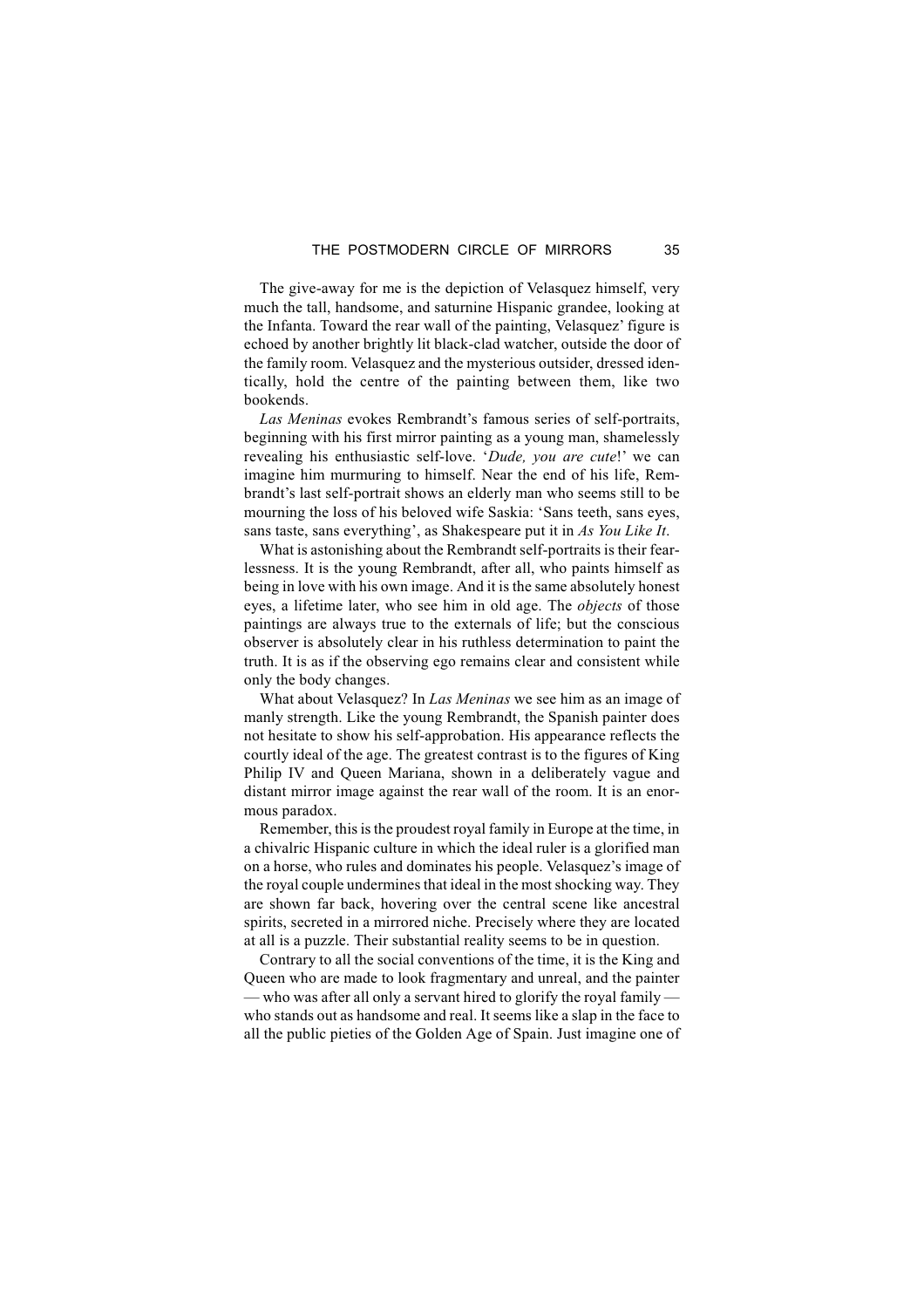today's *caudillos* on the international scene — Vladimir Putin or Hugo Chavez — being satisfied with such a painting.

So it's a puzzle picture. Those sharp violations of social and political conventions are not accidental. They signal something.

In the foreground, the female dwarf is a comical companion, a kind of court fool. Yet she is placed at the forefront, equal in prominence to the Infanta Margarita herself. The painter seems to be telling us how this child of promise, who will be Queen some day, is not so different from the royal fool after all.

Even the dog looks gloomy, stretched out toward us on the floor. His head is bulging and frowning, echoing the bulging head of the dwarf, as if the painter is pointing by contrast to the fleeting fragility of the Infanta's self-conscious prettiness.

How did Velasquez get away with this *lése majesté*? In Europe at the height of royal power, a painting like this would be taken as satire or a deadly insult. Louis XIV would not have tolerated it. Being royal meant being surrounded by lifelong flattery and obsequiousness. Painters and sculptors were expected to embellish the royal figure, not make it look ridiculous.

I would suggest that Velasquez painted the characters this way because the royal family itself was in deep sympathy with the theme of human vanity. Historians believe that Velasquez was a personal favourite of the King, in a society where social distances were huge and often unbridgeable. In those circumstances, friendships across the social chasm had to be kept private. This is a very private painting, according to the history, to be kept in the royal apartments and not for public display. To show it in public might have caused an uproar. The prestige of the King was at stake, and with King's reputation went the power of his court and even the survival of the state.

Perhaps we should see *Las Meninas* as a private conversation between Velasquez and his patron, a message among friends who shared the same deeply pessimistic outlook. Politically, this was a time of decline for Spain and its royal house. *Las Meninas* is dated 1656. Eight years before, the Treaty of Westphalia marked the end of Spanish and Catholic dominance in Europe, and the beginnings of the modern nation-state. Ten years before *Las Meninas*, in 1646, the heirpresumptive to the throne, Baltasar Carlos, had died. In the absence of a healthy male heir the royal succession was in doubt. That may be one reason for the gloomy feeling this painting evokes.